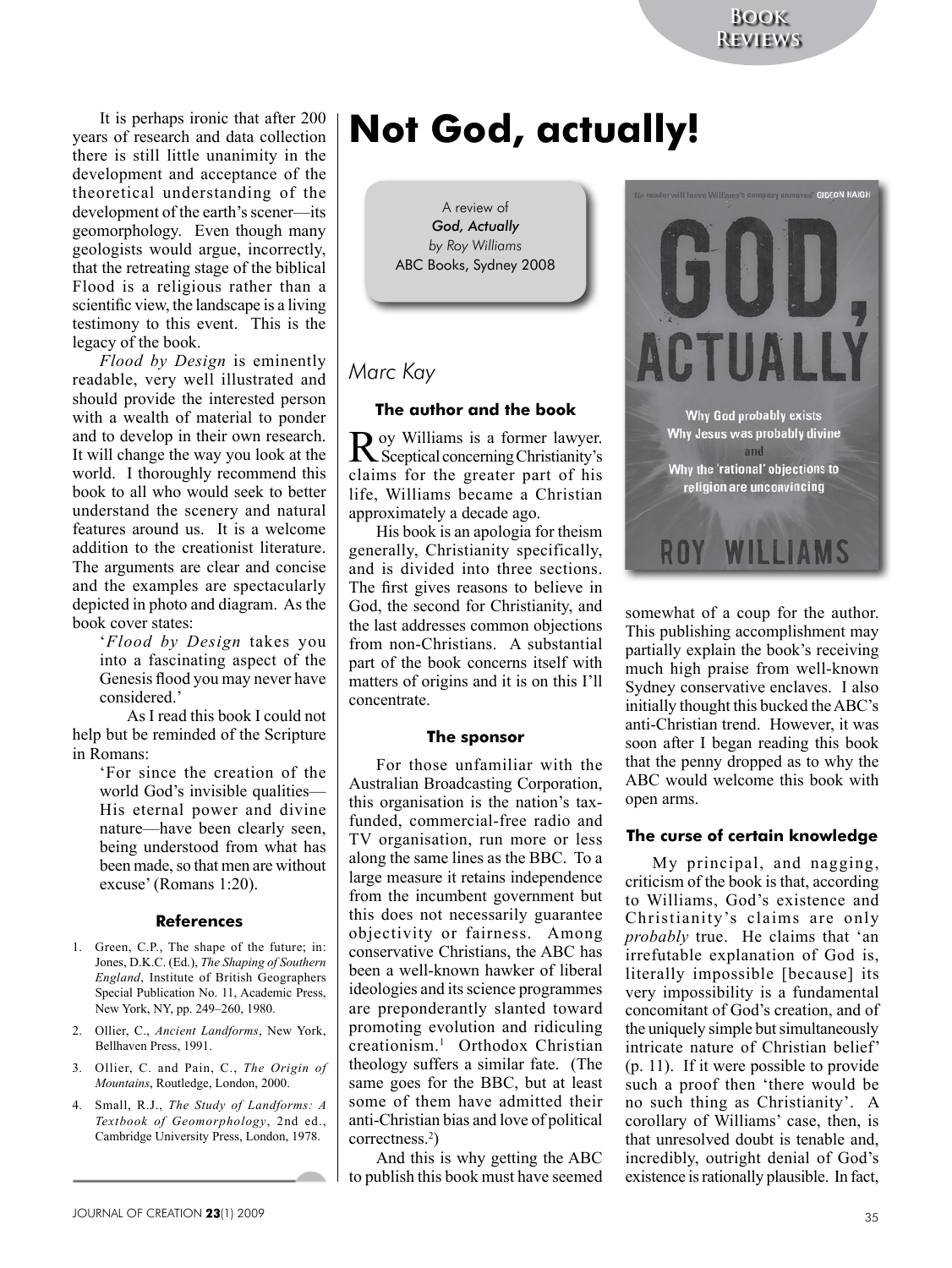

Sketch from <www.wikipedia.com> Sketch from <www.wikipedia.com>

> Williams is influenced by Kierkegaard who demanded a 'leap of faith' in the face of an 'objective uncertainty' about God. The Bible, on the contrary, claims that the creation clearly demonstrates the existence of the Creator and a young world.

> Williams insists that 100% certainty of God's existence would kill off free will and replace it with a 'fearful and slavish obedience to our perception of God's wishes'. Chillingly, he believes that certainty about God's existence is the work of the devil (p. 15).

> Williams' position is logically and biblically indefensible. God's existence and Christian claims are either true or they aren't. If God exists and the whole created order is due to His work, how could there empirically be any evidence for God not existing in the universe or that there could be real evidence that not-God brought the universe into existence? The Apostle Paul says as much when he emphatically states that knowledge about God is not just probable but *apodictic* (necessarily true or logically certain): 'What may be known of God should have been obvious to them, for He has made it plain. Actually ever since the world began the invisible character of God, His eternal power and divine being, has been discernible in His handiwork. So [the pagans] have no excuse' (Romans 1:18–21).

> Williams' tepid epistemology arises from two fundamental mistakes he makes about the Bible. The first, apparently in admiration of

Danish existential philosopher Søren Kierkegaard, posits the spuriously alltoo-familiar dichotomy of faith and knowledge. Kierkegaard believed that evidence is a good thing, but then you must make a leap and leave reason behind. Leaning upon Hebrews 11:1, Williams argues that faith would not be faith if faith were 'capable of unanswerable demonstration; it would be mere knowledge' (p. 12). Not only has he misunderstood the point, but Hebrews is saying the exact opposite of what Williams is claiming.

The Greek word for 'faith' (synonyms 'truth' and 'persuasion'), pi,stij (*pistis*), is derived from a primary root πείθω (*piethō*) meaning 'to convince by argument'. I am unable to see, then, how this leaves room for Williams' insistence that a less than certain demonstration of God's existence and the Christian argument is perfectly acceptable. Furthermore, verse 3, echoing Paul's Romans 1 argument, links a person's being rationally persuaded by evidence, and thus being assured in the mind (*ν*οοῦμεν *nooumen*), with the objective truth that the world was made by God. It necessarily follows that the reductionist philosophy of matter giving rise to everything is an intellectually debile worldview.

The second calumny—and I do not use this term lightly—is his disdain for the historicity of the early chapters of Genesis. *Inter alia*, he writes of a metaphorical Fall (strangely he upholds a genuine marriage principle and bases it on the text in Genesis 2) and that holding to a literal 6-day creation 'allows agnostics and atheists an easy way out of tackling the most important questions.' After all, such 'literal' interpretations 'fly in the face of contemporary knowledge of the world' (p. 22).

# **At least he's honest**

There are no slippery lawyer's tricks with Williams. He's quite ingenuous when it comes to laying out the basis of his view of Scripture. However, in doing so he commits a rather pedestrian, though fatal, logical fallacy, namely, denial of the Law of the Excluded Middle (i.e. either P is true or its negation, not-P, is true). He holds that 'To assert of the Bible that "either it is the word of God or it is not" is to set up a false choice.' Confessing up, he admits that 'I do not believe that the Bible is inerrant' (p. 21). For someone who sides with John Shelby Spong (the former Episcopalian bishop who argued that David, John and Paul were homosexual<sup>3</sup>) on condoning homosexual behaviour because '[those condemnatory] passages must be seen as reflecting the *human* superstitions of a different era, it was not known that homosexuality is biologically ingrained' (p. 269), refusal to uphold inerrancy hardly comes as a surprise.

Consequently, given that William's intellectual, epistemological and hermeneutical crimes are numerous and grave, the best overall advice he gives is that 'you should give God the benefit of the doubt.' But atheists are rightfully scornful at such quasi-Pascalian attempts to water down Christian certainty to the merely probable. Even so, Williams' counsel seems a bit hypocritical given that he's not even sure there was a literal meeting between God and Moses in Exodus 3 (p. 145). If you throw out inerrancy and an historical Genesis, expecting a non-believer to assent to the existence of God takes considerably more faith than believing that life evolved from a primeval chemical soup.

# **A mutated theistic evolution**

What would you expect from a man who routinely attempts to sidestep the Law of the Excluded Middle? A Designer who uses evolution? Definitely, but with a nuance that eludes me: 'Unlike many people who fall back on theistic evolution, I am not uncomfortable with the notion of periodic interference by God in natural processes. But nor am I wedded to the notion. When it comes to reconciling Darwinian evolution with God—or, rather, finding a strong pointer *towards* God in Darwinian evolution—it is another consideration that looms largest for me' (p. 57). What Williams seems to say—I say 'seems' because he is largely irresolute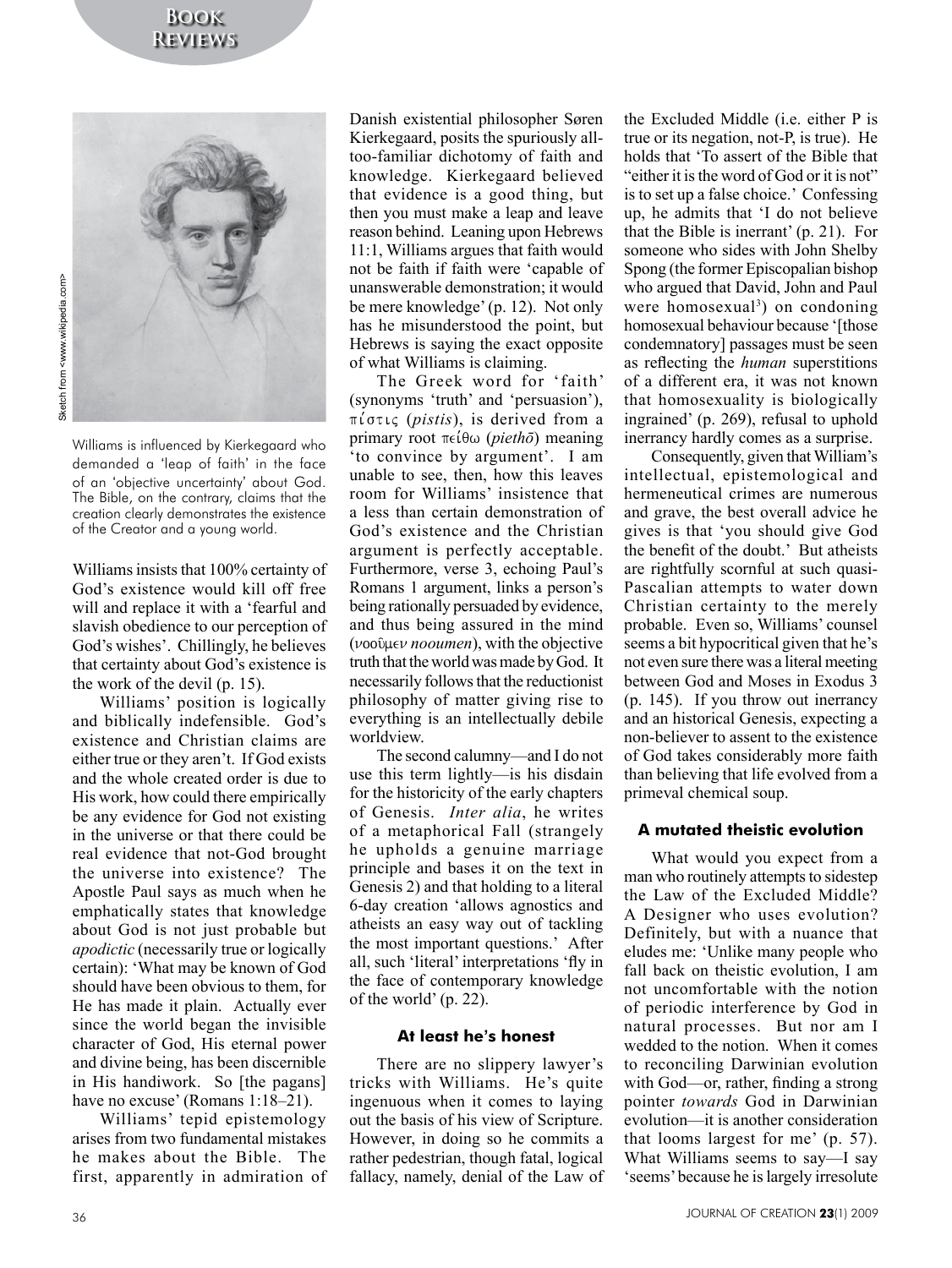when tackling the specifics—is that the necessary mutations are among those 'finely-tuned phenomena laws, processes and events—which have combined to produce life on Earth' (p. 59). Mutations caused by 'X-rays, cosmic rays, radioactive substances, various chemicals, and other genes known as "mutator genes" … account for the development of life [which] came about in the ordinary statistical course of things, as a result of "natural processes" [but] that still does not make mutations truly random.' This is the problem with theistic evolutionists, Williams' protestations notwithstanding that he isn't a purist, they never flesh out exactly why Jesus, the Creator, would zap life with rays and other phenomena to cause mutations in order to 'improve' his perfect creation. 'The devil is in the detail' is ironically apposite.

After scoffing at biblical literalists who take Genesis 1 seriously as an historical record, and after substituting the plain meaning of these verses with an evolutionary one, Williams sums up his whole epistemological and hermeneutical exercise by suggesting non-believers 'go back to the opening of the book of Genesis' and asks them if 'it now makes any better sense?' He hopes it does and then approvingly quotes the Italian academic and writer Umberto Eco who stated, 'once you say that the seven days of Creation are an expression of poetic license and can be taken figuratively, Genesis seems to allow Darwin everything' (p. 60). Creationists would wholeheartedly agree—*including not allowing the Creator anything*—the very atheist position that Williams says he is arguing against.

#### **A plethora of errors**

Williams believes that Darwinists have a strong scientific case against creationists who insist there is no evidence for descent from a common

ancestor. He believes that although there are gaps in the fossil record, this is explainable because 'most organisms do not get buried in aquatic sediment' (p. 55). But even so, the fossil record is still able to demonstrate this descent because it contains 'quite abundant evidence of "intermediate" organisms connecting major groups.'

Organs he claims are 'vestigial' are proffered as evidence, as well as biogeography, various theoretical just-so stories about the human eye evolving from 'primitive' features found in flatworms, and the putative apodictic conclusions for the age of the earth and fossils derived from 'radiocarbon [*sic*] dating'.

All this egregious tendentiousness may be—repeat, may be—excused because Williams is a poor scholar who is clearly deeply enamoured with this age's pagan myth of origins. What is unpardonable, however, is his libellous manipulation of early theologians to suit his own ends. He calls creationists



Williams' putative 'quite abundant evidence of "intermediate" organisms connecting major groups' is belied by the real situation. (After<br>Carroll, ref. 7, p. 218).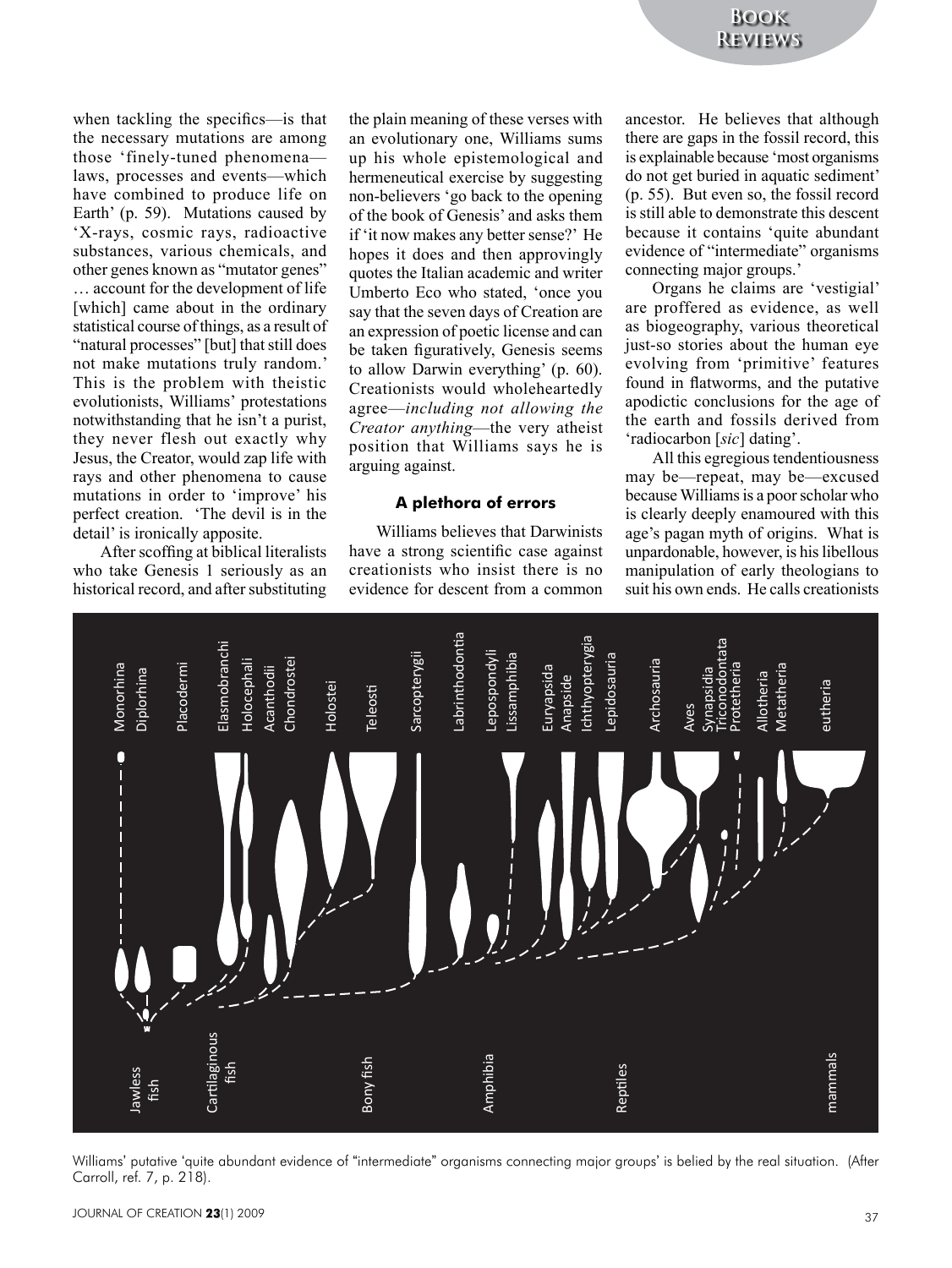# **Book Reviews**

'blinkered' and then enlists, arguably, after Paul, the greatest Jewish scholar, Moses Maimonides, to support his view that Genesis 1 is mere metaphor. This claim is quite difficult to accept. In his most famous work, *The Guide for the Perplexed*, Maimonides does make one comment that ostensibly seems to indicate a nonliteral approach: 'the account given in Scripture of the



The Medieval Jewish scholar Maimonides held to a literal 6 days, not a metaphorical week as Williams claims.

creation is not, as is generally believed, intended to be in all parts literal' (Pt 2, Ch. XXIX). However, Maimonides' point is that certain words, indeed, the whole chapter, can have dual, 'hidden' meanings, which need intense study to comprehend the *actual* events *in detail* of that week. Not with standing this, it's clear from this and successive sections that he has no desire to transform Genesis 1 into allegory. Although Maimonides' explanation does have its problems, he never refers to the days as anything but actual first, second, etc. normal day periods. He writes,

'I told you that the foundation of our faith is the belief that God created the Universe from nothing; that time did not exist previously, but was created; for it depends on the motion of the sphere, and the sphere has been created. … When the Universe was created, all things were created with size, intellect, and beauty fully developed, i.e. everything was created perfect … The account of the six days of creation contains … the statement: "Male and female created he them", and concludes with the words: "Thus the heavens and the earth were finished, and all the host of them" and yet the portion which follows describes the creation of Eve from Adam, the tree of life and the tree of knowledge, the history

of the serpent and the events connected therewith, and all this as having taken place after Adam had been placed in the Garden of Eden. All our sages agree that this took place on the sixth day, and that nothing new was created after the close of the six days. None of the things mentioned above is therefore impossible, because the laws of Nature were then not yet permanently fixed' (Pt 2, Ch. XXX).

Elsewhere he

writes concerning why the Sabbath should be honoured:

'… in order to confirm thereby the principle of Creation which will spread in the world … For when the question is asked, why this is done, the answer is given: "for in six days the Lord hath made … Thus God commanded us to abstain from work on the Sabbath, and to rest, for [this] purpose … That we might confirm the true theory, that of the Creation, which at once and clearly leads to the theory of the existence of God"' (Pt 2, Ch. XXXI).

Williams throws in the old furphy that Darwinian processes 'account for variations within species (i.e. micro-evolution)' (p. 49). He couldn't be implying genetics because Darwin was singularly clueless about a discovery that arose from the creationist monk Mendel. And if Williams means natural selection, then this too is an ill-informed oversight because, as the late Loren Eiseley stated, 'the leading tenets of Darwin's work—the struggle for existence, variation, natural selection, and sexual selection—are all fully expressed' in a paper written by creationist Edward Blyth in 1835.4

# **Heresy upon heresy**

Williams again and again, quite forcefully, argues that 'belief in God is not inconsistent with belief in some form of Darwinian evolution; indeed, there are aspects of the process of Darwinian evolution that strongly suggest the existence of God' (p. 47). Putting it in a much stronger claim, he states he is convinced that 'the existence or otherwise of God does not hang on the truth or falsity of macro-evolution' (p. 48). Here we go again: yet another Christian who wants to tell the atheist that he doesn't even understand his own worldview. *Chutzpah* in abundance!

The question that I would like to ask Williams, as I ask anyone who has an opposing worldview, is, 'What would falsify it?' Judging by Williams' admission it would seem nothing would. This is an untenable and philosophically dangerous position to stake out. He writes that blind chance is not satisfying as an ultimate explanation but that 'it would not shake my belief in God if science were, eventually, to discover a self-replicating molecule or otherwise to expound some other purely physical explanation' (p. 47). So there we have it: the atheist's ultimate dream is Williams' too. If all possible explanations are theistic, then who, may I ask, is this God of the Bible who declared to Moses, 'I am who I am'?

So what does Williams believe? Confused, he states that it is 'difficult to know who or what to believe in this debate' (p. 56). Yet, quite confusingly, he writes a paragraph later, 'The "choice", then, would seem to lie between the Darwinian view that all mutations are truly random, and the view that most of the important mutations down the ages were not random, but deliberately planned and bought about.' Williams odd inclusion of 'choice' with inverted commas signifies in fact no choice; for there is an outright proscription against a young-earth view because that would make one a 'fundamentalist kook' (p. 48) who is an 'anti-intellectual [living] in the West … fixated on the Creation/evolution debate [which] is more a product of deep disgust with modernity than reasoned study of the scientific and theological issues' (p. 56). Fancy that!